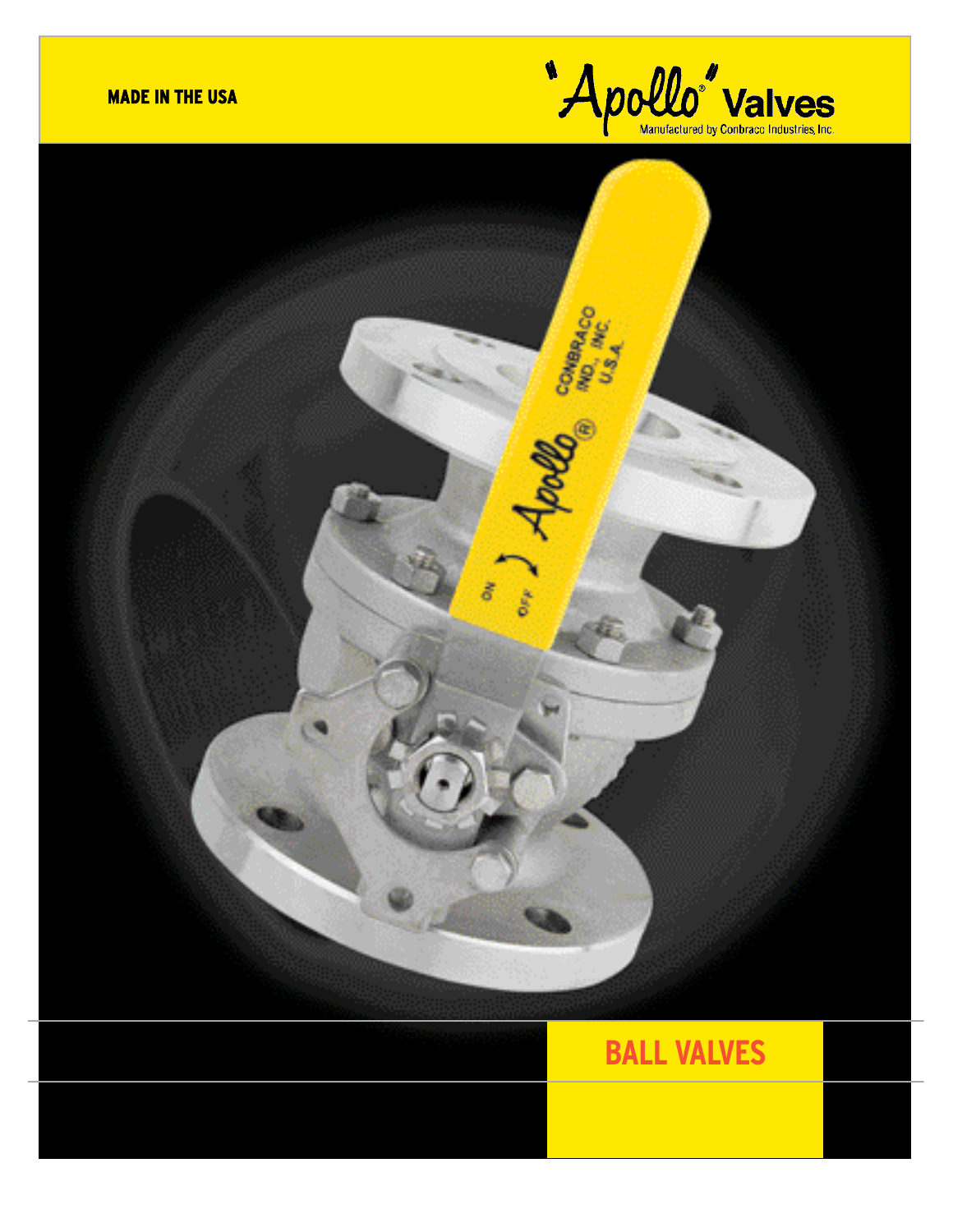### **INDEX [PRODUCTS]**

### **PRODUCT FAMILY**

#### **PAGE**

### **INDEX [SERIES]**

| <b>SERIES INDEX</b> | <b>PAGE</b> |
|---------------------|-------------|
|                     |             |
|                     |             |
|                     |             |
|                     |             |
|                     |             |
|                     |             |
|                     |             |
|                     |             |
|                     |             |
|                     |             |
|                     |             |
|                     |             |
|                     |             |
|                     |             |
|                     |             |
|                     |             |
|                     |             |
|                     |             |
|                     |             |
|                     |             |
|                     |             |
|                     |             |
|                     |             |
|                     |             |
|                     |             |
|                     |             |
|                     |             |
|                     |             |
|                     |             |
|                     |             |

| <b>SERIES INDEX</b>    | <b>PAGE</b> |
|------------------------|-------------|
|                        |             |
|                        |             |
|                        |             |
|                        |             |
|                        |             |
|                        |             |
|                        |             |
|                        |             |
|                        |             |
|                        |             |
|                        |             |
|                        |             |
|                        |             |
|                        |             |
|                        |             |
| 87A-400/500/600/800 10 |             |
|                        |             |
|                        |             |
|                        |             |
|                        |             |
|                        |             |
|                        |             |
|                        |             |
|                        |             |
|                        |             |
|                        |             |
|                        |             |
|                        |             |
|                        |             |
|                        |             |
|                        |             |

Customer Service 1-704-841-6000 Apollo<sup>4</sup> Valves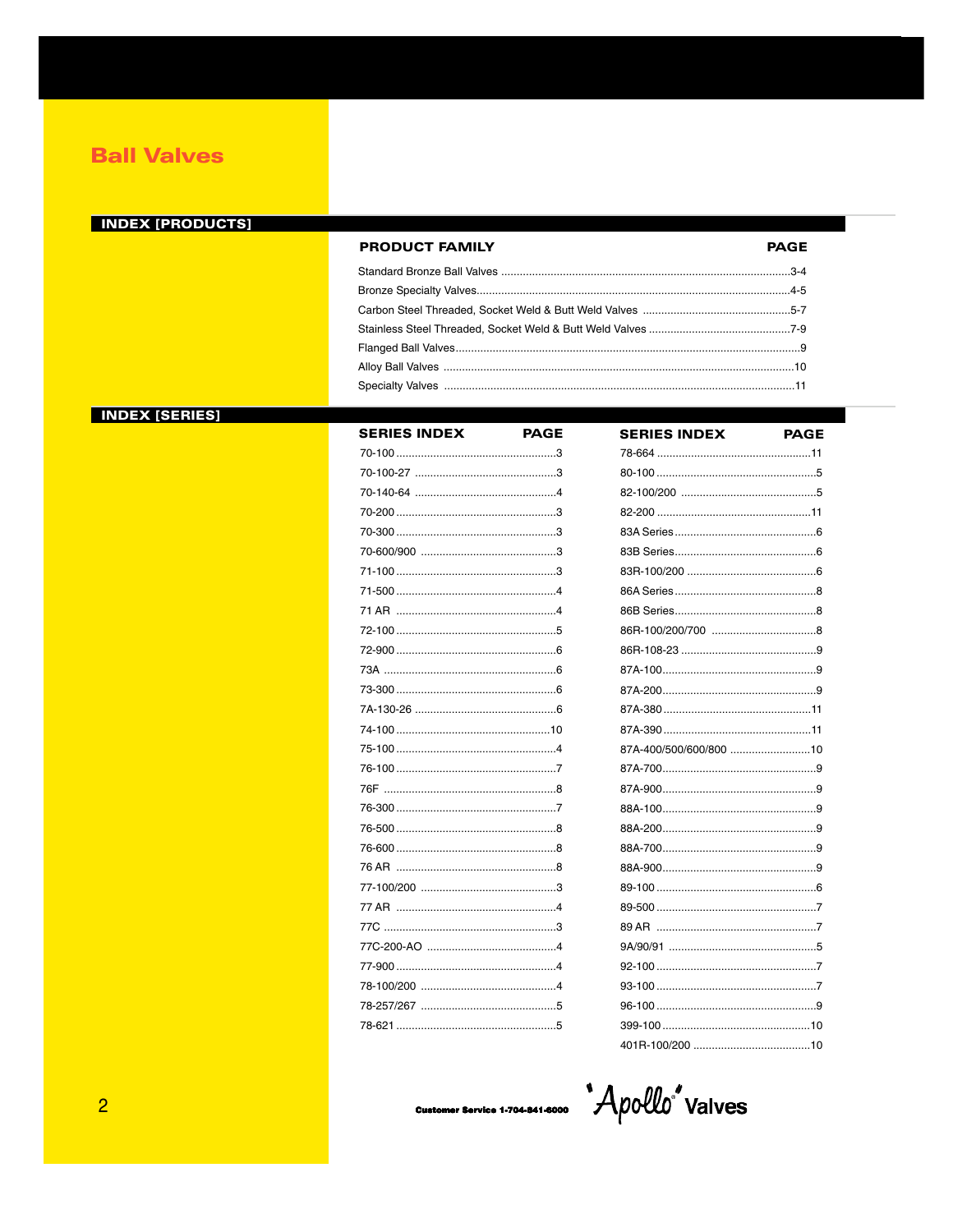| <b>DESCRIPTION</b>                                                                                                                                                                                                                                                                                                                 |                                              |
|------------------------------------------------------------------------------------------------------------------------------------------------------------------------------------------------------------------------------------------------------------------------------------------------------------------------------------|----------------------------------------------|
| • Zinc plated steel lever handle with securely attached vinyl grip, hole for tagging<br>• Blowout-proof stem<br>• Chrome plated brass ball<br>• RPTFE seats, seals, stem bearing<br>• 90-degree (quarter-turn) operation<br>• Rated 600 psig WOG cold, non-shock; 150 psig saturated steam<br>(except for 3-way and Saturn valves) | <b>Standard Bronze</b><br><b>Ball Valves</b> |
| Conbraco's most versatile, most used ball valve. Reliable shutoff, easy operation. Available<br>with above features and ratings, or with choice of nearly 30 options. Sizes 1/4" to 4".                                                                                                                                            | <b>70-100 SERIES</b>                         |
| Same as 70-100 but with optional latch-lock handle. Latch secures handle in open or<br>closed position, reducing risk of mishap. Satisfies OSHA requirements. Sizes 1/4" to 3".                                                                                                                                                    | 70-100-27 SERIES                             |
| Solder-end valve designed for soft-soldering into lines without disassembly so valve can<br>be installed without disturbing seats and seals. Many options available. Sizes 3/8" to 3".                                                                                                                                             | <b>70-200 SERIES</b>                         |
| Same as 70-100 but with single union end. Fluorocarbon O-Ring sealed union requires only<br>light torque for proper seal; threaded or solder end. Sizes 1/4" to 2". Many options available.                                                                                                                                        | <b>70-300 SERIES</b>                         |
| 3-way diverter valve; perfect for tank selection or fluid transfer applications.<br>Large ports; 400 psig WOG rated. Threaded or solder ends. Sizes 1/4" to 2".                                                                                                                                                                    | 70-600/900 SERIES                            |
| Same as 70-100 but with mounting pad for optional spring-return handle, actuator or panel<br>mounting. Sizes 3/4" to 3".                                                                                                                                                                                                           | <b>71-100 SERIES</b>                         |
| Full-port design for full flow, minimum pressure drop. Cast-in mounting pad. Threaded or solder<br>ends. Sizes 1/4" to 2-1/2".                                                                                                                                                                                                     | 77-100/200 SERIES                            |
| Full-port bronze ball valve with solid chrome-plated ball for better flow characteristics.<br>American-made cast bronze body and end-cap. NPT and ANSI B16.18 solder end<br>connections available. Sizes 1/4" - 2-1/2".                                                                                                            | <b>77C SERIES</b>                            |

Customer Service 1-704-841-6000 **Apollo** Valves **Customer Service 1-704-841-6000**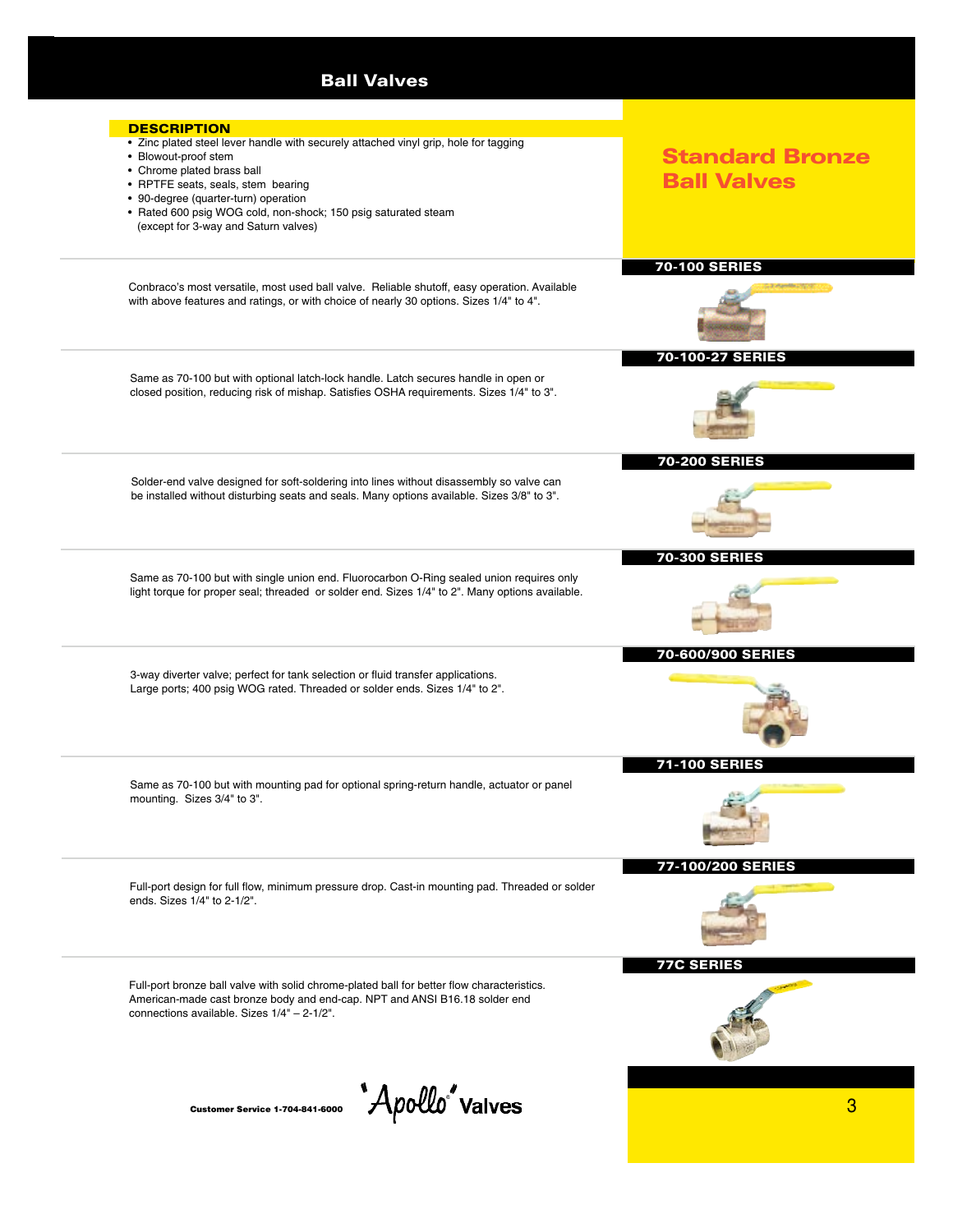|                                                 | <b>Ball Valves</b>                                                                                                                                                                                                                                                                                                                                                                           |
|-------------------------------------------------|----------------------------------------------------------------------------------------------------------------------------------------------------------------------------------------------------------------------------------------------------------------------------------------------------------------------------------------------------------------------------------------------|
| <b>Standard Bronze</b><br><b>Ball Valves</b>    |                                                                                                                                                                                                                                                                                                                                                                                              |
| 70-140-64 SERIES                                |                                                                                                                                                                                                                                                                                                                                                                                              |
|                                                 | Threaded 250 lb. steam valve with 316 SS ball and stem. Multi-fill seats and stuffing box ring.<br>Yellow vinyl grip with red lettering. Sizes 1/4" to 3".                                                                                                                                                                                                                                   |
| <b>75-100 SERIES</b>                            |                                                                                                                                                                                                                                                                                                                                                                                              |
|                                                 | Padlocking valve; threaded, 600 psig WOG, cold non-shock, 150 psig saturated steam.<br>Stainless steel lever and nut optional; automatic drain available. Sizes 1/4" to 2"                                                                                                                                                                                                                   |
| <b>71/77 AR SERIES</b>                          | <b>71 AR Series</b><br>Bronze standard port ball valve with threaded ends; ISO mounting pad,<br>advanced live loaded packing design, latch lock handle available.<br>Sizes 3/4" to 3".                                                                                                                                                                                                       |
|                                                 | <b>77 AR Series</b><br>Bronze full-port ball valve with threaded ends; ISO mounting pad,<br>advanced live loaded packing design, latch lock handle available.<br>Sizes 1/4" to 2".                                                                                                                                                                                                           |
| <b>HANDLE OPTIONS</b>                           |                                                                                                                                                                                                                                                                                                                                                                                              |
| <b>Bronze Ball</b><br><b>Valves [Specialty]</b> | Handle Options are available on most Apollo® ball valves: Tee handle; stainless steel lever<br>and nut; wheel handle; stainless steel latch lock handle and stainless steel nut; stainless steel<br>high-rise round handle and nut, stainless steel high-rise locking wheel handle; Cyl-Loc;<br>stainless steel latch-lock oval handle, padlocking devices (for 72 Series); CAM-LOCK handle. |
| <b>77C-200-A0 SERIES</b>                        |                                                                                                                                                                                                                                                                                                                                                                                              |
|                                                 | Full-port valves with two-inch copper tube extensions especially designed for solderless pipe<br>joining with the Viega Propress <sup>®</sup> system. Sizes 1/2" to 2"                                                                                                                                                                                                                       |
| <b>71-500 SERIES</b>                            |                                                                                                                                                                                                                                                                                                                                                                                              |
|                                                 | Ball valve with spring return handle. Choose return to close (-01) or return to open (-08).<br>Sizes 1/4" to 2".                                                                                                                                                                                                                                                                             |
| 77-900 SERIES                                   | Full-port valves designed to fully comply to SAE [ISO 11926] specifications to<br>reduce fluid leakage and energy loss. Cast-in mounting pad. Sizes 1/4" to 2".                                                                                                                                                                                                                              |
| 78-100/200 SERIES                               |                                                                                                                                                                                                                                                                                                                                                                                              |
|                                                 | Bronze ball valve with dust cover and chain. Blowout-proof stem design, adjustable packing<br>gland, chromium-plated ball. -100: threaded x 3/4" hose connection; -200: soft-solder<br>end x 3/4" hose connection. Sizes 1/2" and 3/4" NPT or solder end.                                                                                                                                    |
| 4                                               | $\bm{\mathrm{[1]}}$ $\bm{\mathrm{A}}$ pollo $\bm{\mathrm{[1]}}$ valves<br><b>Customer Service 1-704-841-6000</b>                                                                                                                                                                                                                                                                             |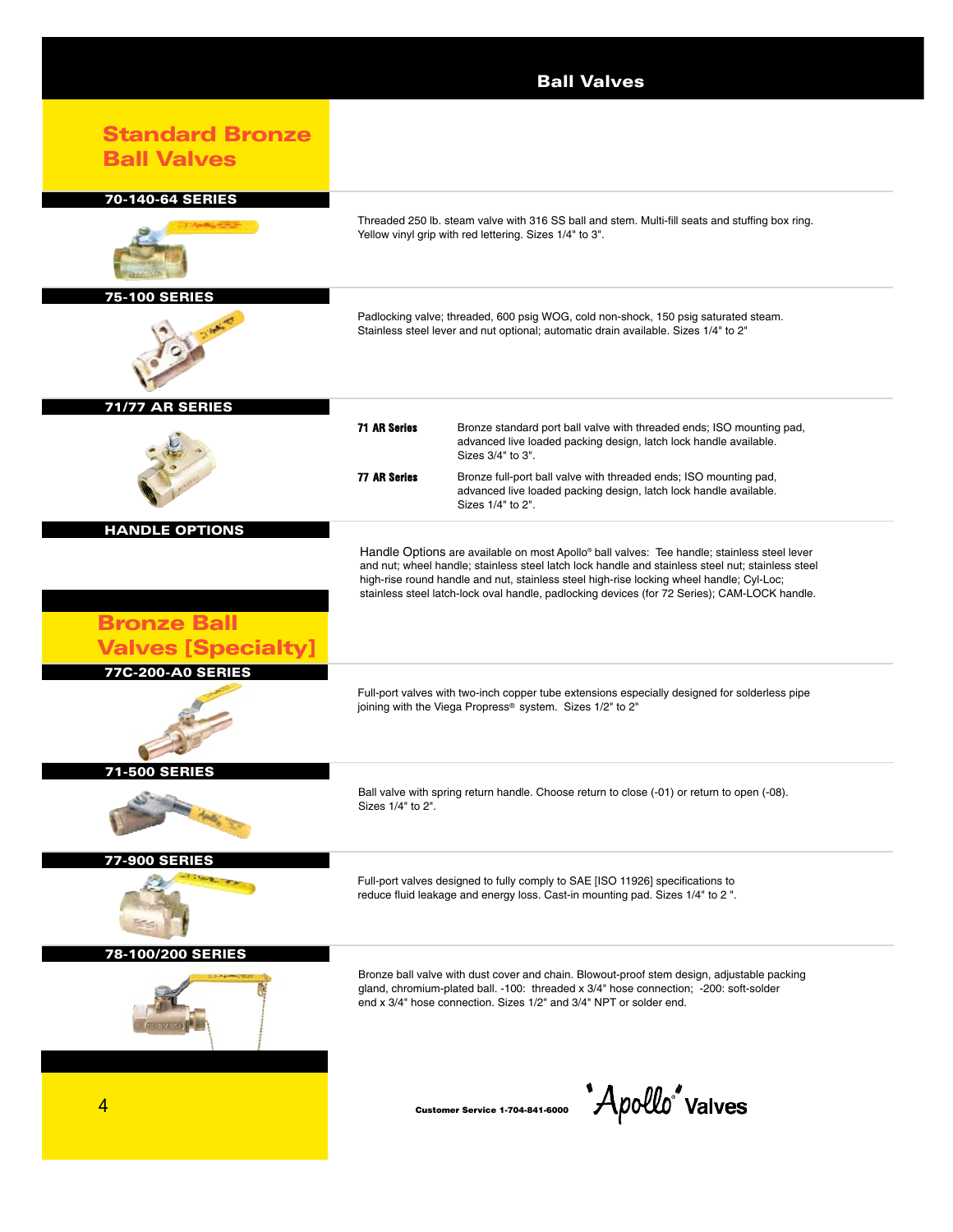| <b>Ball Valves</b>                                                                                                                                                                                                                                                                                                                                                 |                                                                                               |
|--------------------------------------------------------------------------------------------------------------------------------------------------------------------------------------------------------------------------------------------------------------------------------------------------------------------------------------------------------------------|-----------------------------------------------------------------------------------------------|
|                                                                                                                                                                                                                                                                                                                                                                    | <b>Bronze Ball</b><br><b>Valves</b><br>[Specialty]                                            |
| Brass or bronze instrumentation valve with male and female threading. Micro-finish ball, nitrile<br>stem seal, PTFE seats. Options: mixed end fittings; tee handle, lever handle or screw slot.                                                                                                                                                                    | 78-257/267 SERIES                                                                             |
| Threaded irrigation valve; 600 psig water, cold non-shock; curb stop top works. Temperature range<br>from +50°F to +400°F. For use where drained liquid will not cause damage. Sizes 3/4" to 2".                                                                                                                                                                   | <b>78-621 SERIES</b>                                                                          |
| UL <sup>®</sup> listed shutoff valve for use with LP gas, natural gas, flammable liquids and heated oil.<br>Large ports reduce pressure drop; easy quarter-turn ON/OFF. RPTFE seats, seals. Sizes<br>1/4" to 3". Available with latch-lock -27.                                                                                                                    | <b>80-100 SERIES</b>                                                                          |
| 3-piece full-port ball valve; in-line repairable, adjustable packing gland. Sizes 1/4" to 4".<br>(-100: threaded ends.) Shown with -19 locking plate option. (-200: solder ends.)                                                                                                                                                                                  | 82-100/200 SERIES                                                                             |
| Compact Apollo® ball valve; One piece body with threaded ends for fuel, inert gas, flammable<br>liquids; tee or lever handles. 9A: heavy pattern, 600 psig WOG. Sizes 1/4" to 2". 90: UL® Listed,<br>300 psig, Sizes 1/2" to 2". 91: 400 psig WOG, sizes 1/4" to 2".                                                                                               | <b>9A/90/91 SERIES</b>                                                                        |
| <b>DESCRIPTION</b><br>• Standard Carbon Steel Valve Ratings [89 and 93 Series]<br>• $1/4" - 1"$ : 2,000 psig WOG<br>• 1-1/4" - 2": 1,500 psig WOG<br>• 73A Series: 1/4" - 1": 2,000 psig WOG, 1-1/4"-2": 1500 psig WOG<br>• 72 Series: 1/4" - 2": 3,000 psig WOG<br>Note: Pressure ratings refer to body only. Seat material determine practical working pressure. | <b>Carbon Steel</b><br>[Threaded,<br><b>Socket Weld</b><br>& Butt Weld<br><b>Ball Valves]</b> |
| High-pressure valve with heavy-duty lever, body rated 3000 psig WOG, cold non-shock,<br>150 psig saturated steam. Sizes 1/2" to 2"; all models except 2" feature full-port. Shown with<br>optional tee handle.                                                                                                                                                     | <b>72-100 SERIES</b>                                                                          |

Customer Service 1-704-841-6000 5 1-704-841-6000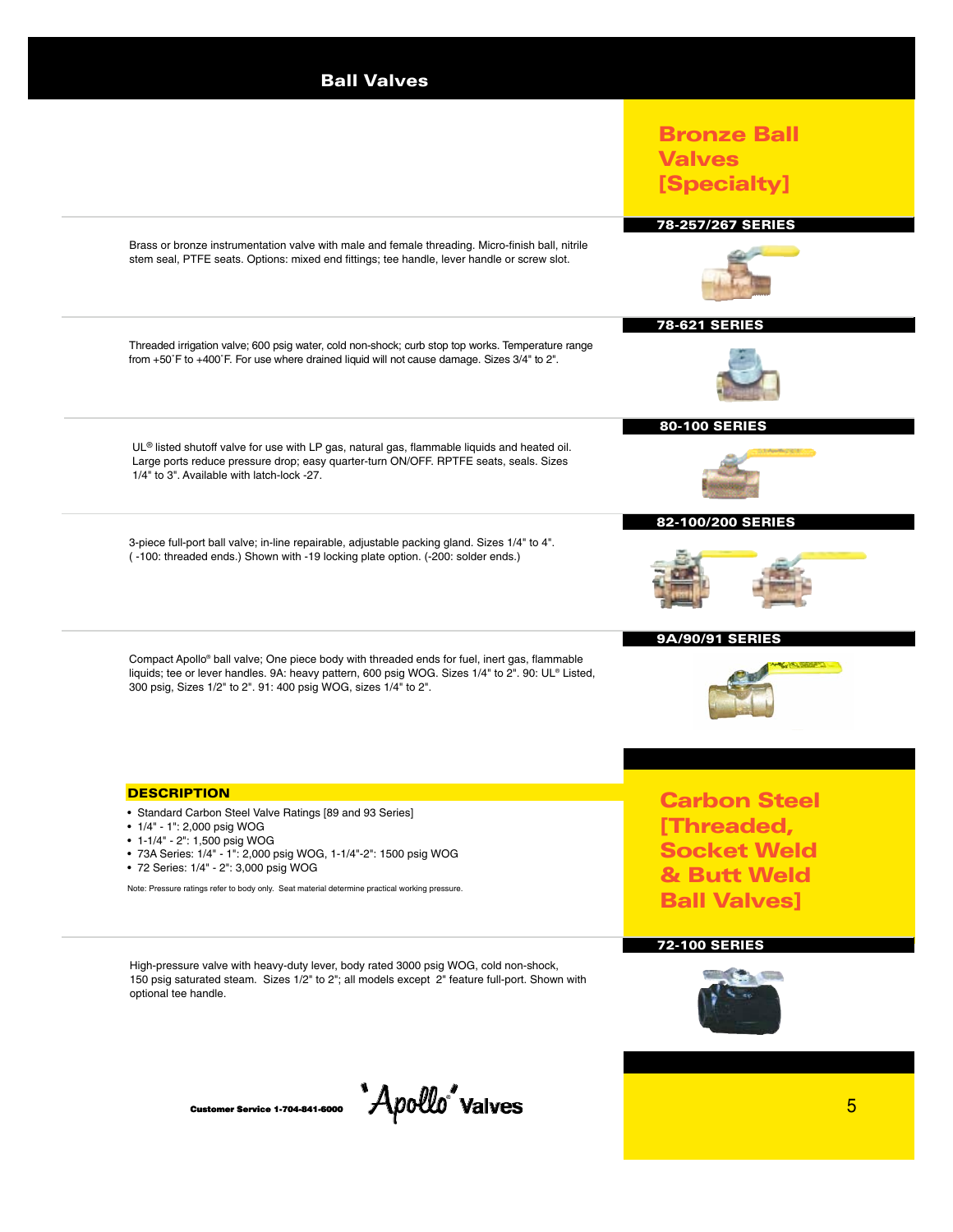|                                                                                               | <b>Ball Valves</b>                                                                                                                                                                                                                                                                                                                                                                                                                                                 |
|-----------------------------------------------------------------------------------------------|--------------------------------------------------------------------------------------------------------------------------------------------------------------------------------------------------------------------------------------------------------------------------------------------------------------------------------------------------------------------------------------------------------------------------------------------------------------------|
| <b>Carbon Steel</b><br>[Threaded,<br><b>Socket Weld</b><br>& Butt Weld<br><b>Ball Valves]</b> |                                                                                                                                                                                                                                                                                                                                                                                                                                                                    |
| <b>72-900 SERIES</b>                                                                          | Straight-thread, O-Ring boss valves meet SAE 11926 specs. Ideal for reducing fluid leakage<br>and energy loss in automotive applications and machining and hydraulic systems. Sizes 1/4"<br>to 1-1/2" are full-port; 2" is standard port; optional locking kit available.                                                                                                                                                                                          |
| <b>73A SERIES</b>                                                                             | Forged A105 Low Carbon Steel valve with adjustable packing gland, blow-out proof stem. Two-<br>piece design, NACE compliant when ordered with SS trim (73A-140 series). Standard handle<br>options. Sizes $1/4" - 2"$ .                                                                                                                                                                                                                                            |
| <b>73-300 SERIES</b>                                                                          | UL listed double union end valves. Rated 3000 psig. For natural and manufactured gas, LP gas<br>and flammable liquids. Heavy-duty quarter-turn lever; easy to install and maintain. Sizes 1/4" to<br>2". Round handle shown. Only -01 is UL listed.                                                                                                                                                                                                                |
| 7A-130-26                                                                                     | Dry chlorine ball valve with Ni-Cu ball and stem. Investment cast components. Chevron style<br>stem packing, bolted, adjustable gland. Sizes 1/4" to 2".                                                                                                                                                                                                                                                                                                           |
| <b>83A SERIES</b>                                                                             | Carbon steel, full port three piece ball valve, 1500 psig CWP; stainless ball and stem, ISO 5211<br>mounting pad, stainless enclosed fasteners and topworks, multi-piece V-ring packing, gland<br>plate style packing adjustment and lockable. Available with threaded, socket weld and butt<br>weld ends. Sizes: 3/8" to 2". Limited options.                                                                                                                     |
| <b>83B SERIES</b>                                                                             | Carbon steel, full-port three piece ball valve, class 600 (all sizes): stainless ball & stem, ASME<br>B16.34, ISO 5211 mounting pad, enclosed B8M fasteners, stainless topworks, multi-piece<br>V-ring packing, gland plate style packing adjustment, static grounding, spiral gaskets and<br>lockable. Available with threaded, socket weld and butt weld ends. Sizes: 3/8" to 2". Numerous<br>options: including live-loading or tested to API 607, 5th edition. |
| 83R-100/200 SERIES                                                                            | 3 Piece full-port #1000 CWP valves with ISO 5211 mounting pad, advanced packing design.<br>Threaded (-100), socket weld (-200). Many options, including -AR actuator-ready with live-<br>loading. Sizes 2" and 3" only.                                                                                                                                                                                                                                            |
| 6                                                                                             | $\bm{\mathcal{A}}$ pollo $\bm{\mathcal{A}}$ valves<br><b>Customer Service 1-704-841-6000</b>                                                                                                                                                                                                                                                                                                                                                                       |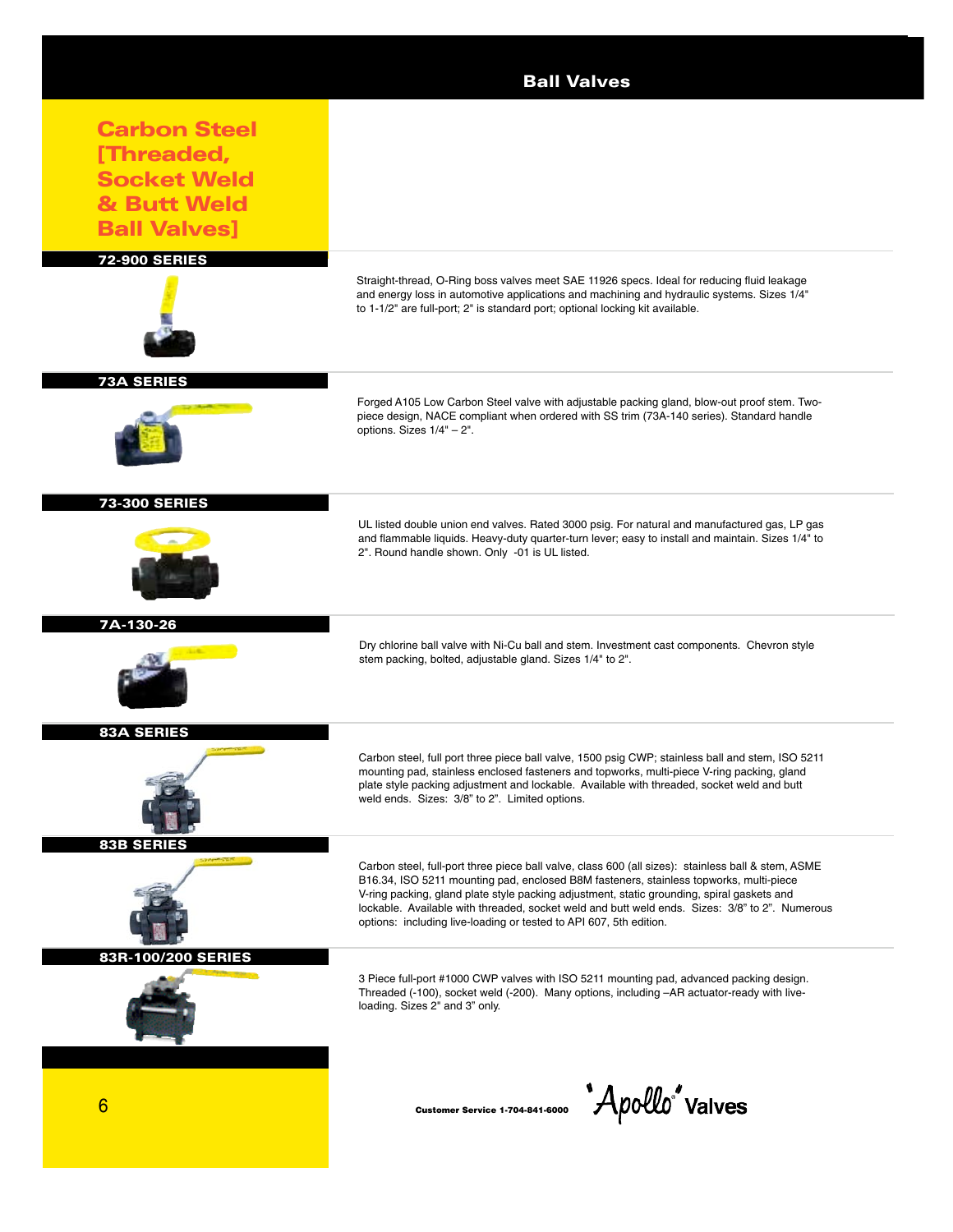| <b>Ball Valves</b>                                                                                                                                                                    |                        |
|---------------------------------------------------------------------------------------------------------------------------------------------------------------------------------------|------------------------|
|                                                                                                                                                                                       | <b>Carbon Steel</b>    |
|                                                                                                                                                                                       | [Threaded,             |
|                                                                                                                                                                                       | <b>Socket Weld</b>     |
|                                                                                                                                                                                       | & Butt Weld            |
|                                                                                                                                                                                       | <b>Ball Valves]</b>    |
|                                                                                                                                                                                       | <b>89-100 SERIES</b>   |
| Cast valves with threaded ends; up to 2000 psig WOG cold non-shock. Easy actuator<br>mounting; 316 SS ball and stem, NACE trim available options. Sizes 1/4" to 3".                   |                        |
| Valves with stainless steel spring return handle. Choose return to close (-01) or return<br>to open (-08). Sizes 1/4" to 2".                                                          | <b>89-500 SERIES</b>   |
| Compact Apollo® bar stock steel unibody ball valve with cast body. Certified fire safe with                                                                                           | <b>92-100 SERIES</b>   |
| graphite packing; RPTFE seats and seals, blowout proof stem design. Sizes 1/4" to 2".                                                                                                 |                        |
|                                                                                                                                                                                       | <b>93-100 SERIES</b>   |
| Compact Apollo® bar stock steel unibody ball valve with forged body. Certified fire safe with<br>graphite packing; RPTFE seats and seals, blowout proof stem design. Sizes 1/4" to 2" |                        |
|                                                                                                                                                                                       | <b>89 AR SERIES</b>    |
| Carbon steel standard port ball valve; investment cast components; ISO mounting pad;<br>advanced live loaded packing design; latch lock handle available. Sizes 1/4" to 3".           |                        |
|                                                                                                                                                                                       | <b>Stainless Steel</b> |
|                                                                                                                                                                                       | [Threaded,             |
| <b>DESCRIPTION</b><br>• Standard Stainless Steel Valve Ratings [76 and 96 Series]                                                                                                     | <b>Socket Weld</b>     |
| • 1/4" - 1": 2,000 psig WOG<br>• 1-1/4" - 2": 1,500 psig WOG                                                                                                                          | & Butt Weld            |
| • 2-1/2" - 3": 1,000 psig WOG                                                                                                                                                         | <b>Ball Valves]</b>    |
|                                                                                                                                                                                       | <b>76-100 SERIES</b>   |
| Stainless steel valves with threaded ends, blowout-proof stem design and investment cast                                                                                              |                        |
| components, RPTFE seats, stuffing box ring. Meets NACE MR-01-75. Sizes 1/4" to 3".                                                                                                    |                        |
|                                                                                                                                                                                       | 76-300 SERIES          |
| Double union end stainless steel ball valve; meets NACE MR-01-75. Heavy-duty quarter-turn<br>304 SS handle with vinyl. Sizes 1/2" to 2".                                              |                        |
|                                                                                                                                                                                       |                        |
| $\mathcal{A}$ pollo $\mathcal{A}$ valves                                                                                                                                              | 7                      |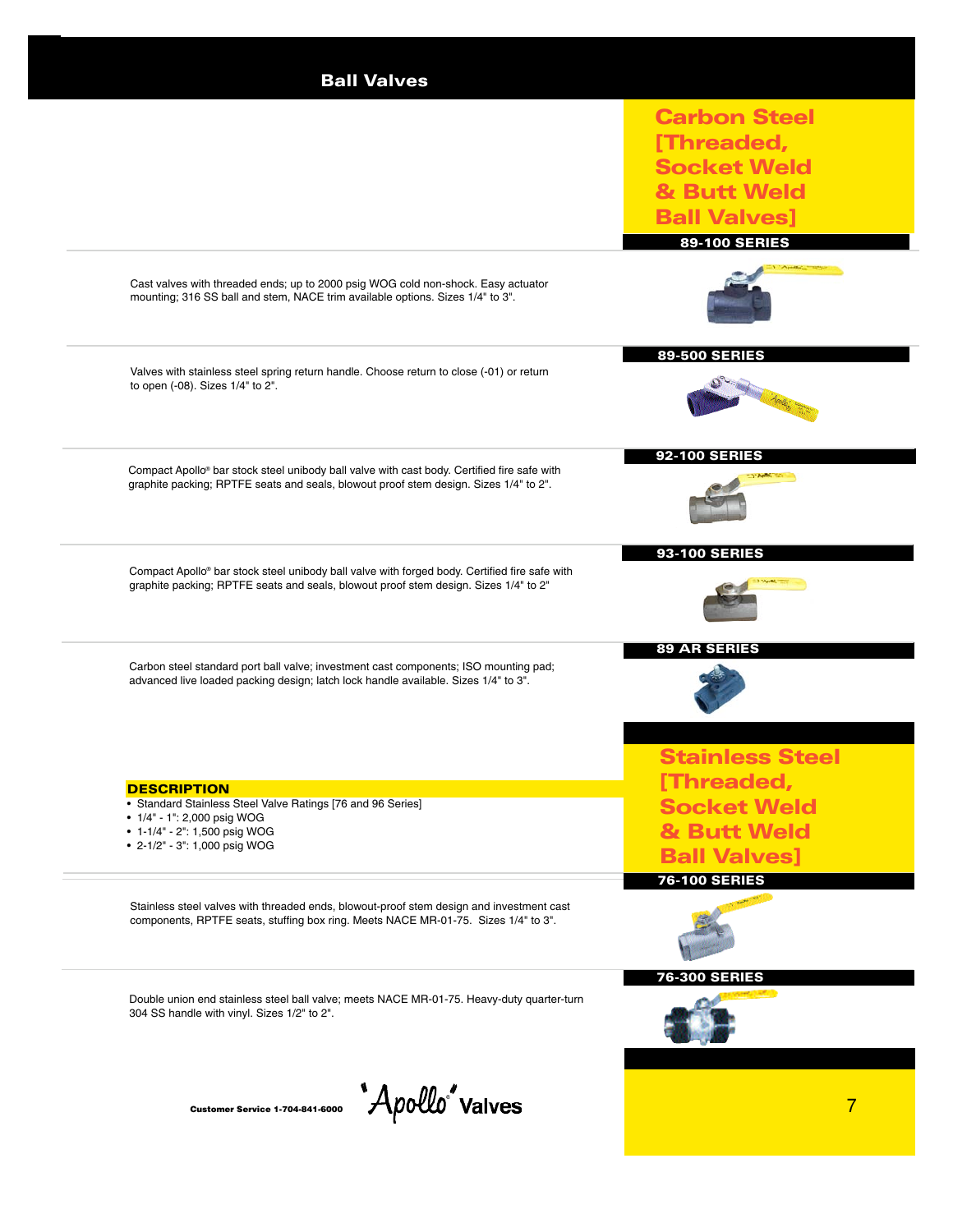|                        | <b>Ball Valves</b>                                                                                                                                                                                                                                                                                                                                                                                                          |
|------------------------|-----------------------------------------------------------------------------------------------------------------------------------------------------------------------------------------------------------------------------------------------------------------------------------------------------------------------------------------------------------------------------------------------------------------------------|
| <b>Stainless Steel</b> |                                                                                                                                                                                                                                                                                                                                                                                                                             |
| [Threaded,             |                                                                                                                                                                                                                                                                                                                                                                                                                             |
| <b>Socket Weld</b>     |                                                                                                                                                                                                                                                                                                                                                                                                                             |
| & Butt Weld            |                                                                                                                                                                                                                                                                                                                                                                                                                             |
| <b>Ball Valves]</b>    |                                                                                                                                                                                                                                                                                                                                                                                                                             |
| <b>76-500 SERIES</b>   |                                                                                                                                                                                                                                                                                                                                                                                                                             |
|                        |                                                                                                                                                                                                                                                                                                                                                                                                                             |
|                        | Stainless steel ball valve with spring return handle. MPTFE seats, stuffing box ring.<br>Specify (-01) suffix for return to close or (-08) suffix for return to open. Sizes 1/4" to 2".                                                                                                                                                                                                                                     |
| <b>76-600 SERIES</b>   | Threaded 3-way diverter 316 SS ball valve with investment cast components; rated 800 psig<br>WOG, cold non-shock. Meets NACE MR-01-75. Sizes 1/4" to 2". Shown with option -27, latch<br>lock handle.                                                                                                                                                                                                                       |
| <b>76F SERIES</b>      | Economy stainless steel full-port valve, 1000# CWP rating. Threaded ends, blowout proof<br>stem, investment cast body, 316 SS components, including stainless handle. RPTFE seats<br>and long-life MPTFE packing. Sizes 1/4" - 2".                                                                                                                                                                                          |
| <b>76AR SERIES</b>     | Stainless steel standard port ball valve; investment cast components; ISO mounting pad;<br>advanced live loaded packing design; latch lock handle available. Sizes 1/4" to 3                                                                                                                                                                                                                                                |
| <b>86A SERIES</b>      | Stainless steel, full-port three piece ball valve, 1500 psig CWP; ISO 5211 mounting pad, enclosed<br>fasteners, multi-piece V-ring packing, gland plate style packing adjustment and lockable.<br>Available with threaded, socket weld and butt weld ends. Sizes: 3/8" to 2". Limited options.                                                                                                                              |
| <b>86B SERIES</b>      | Stainless steel, full-port three piece ball valve, class 600; ASME B16.34, (all sizes), ISO 5211<br>mounting pad, enclosed B8M fasteners, multi-piece V-ring packing, gland plate style packing<br>adjustment, static grounding, spiral gaskets and lockable. Available with threaded, socket weld<br>and butt weld ends. Sizes: 3/8: to 2". Numerous options: including live-loading or tested to<br>API 607, 5th edition. |
| 86R-100/200/700 SERIES | 3 Piece full-port 1000# CWP valves with ISO 5211 mounting pad, advanced packing design.<br>Threaded (-100), socket weld (-200) and butt weld (-700) versions. Many options, including<br>$-AR$ actuator-ready with live-loading. Sizes $1/4 - 2$ ".                                                                                                                                                                         |
| 8                      | Apollo <sup>"</sup> valves<br><b>Customer Service 1-704-841-6000</b>                                                                                                                                                                                                                                                                                                                                                        |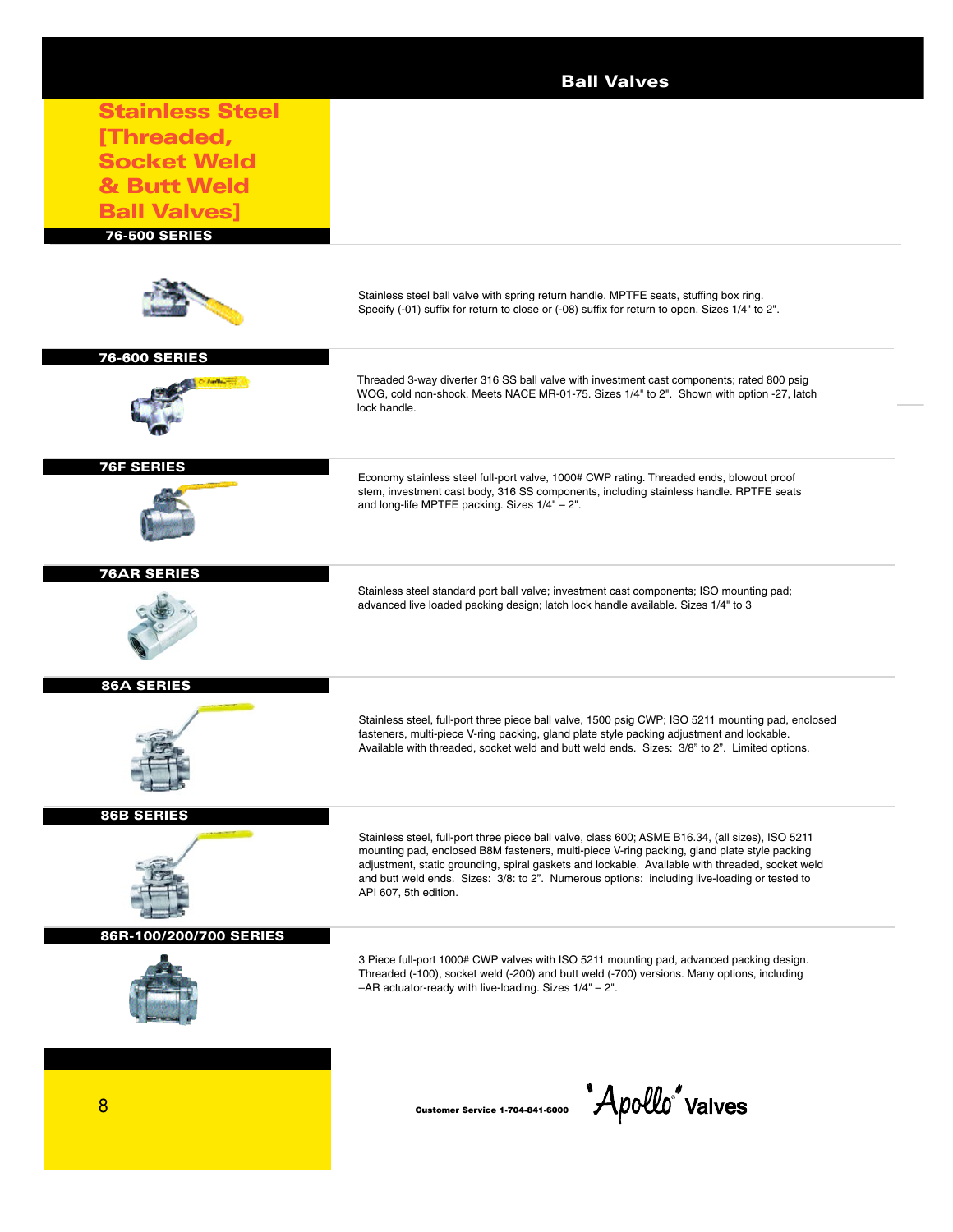Stainless Steel [Threaded, Socket Weld & Butt Weld **Ball Valves]** 

Full-port SS tank bottom valve. Corrosion-resistant 316 SS tank flange. Compact design operates manually or with pneumatic or electric actuators. Threaded, socket weld, butt weld or solder connections. 2" only.

Apollo® stainless steel unibody ball valves; meets NACE MR-01-75. Investment cast body, adjustable packing gland. Sizes 1/4" to 2".

| 87A-100 Series | Stainless Steel class 150 Flanged, Regular Port Valves. Unibody to 2",<br>easily-repaired split body 3" and larger. (87B series is unibody design<br>3" -10"). Standard stem grounding and locking device. Includes ISO 5211<br>mounting pad. Meets many standards, including NACE, and API 6074th Ed.<br>when ordered as -24. Available in 1-1/2"-10". (87B-100 Series 3" - 10" Regular<br>Port, Unibody Design, ANSI Short Pattern) |
|----------------|---------------------------------------------------------------------------------------------------------------------------------------------------------------------------------------------------------------------------------------------------------------------------------------------------------------------------------------------------------------------------------------------------------------------------------------|
| 87A-200 Series | Class 150 full-port stainless valves. Split body design for easy repair,<br>includes grounding, locking device, and ISO 5211 actuator mounting pad.<br>Available in sizes 1/2" - 12", with a broad standards compliance. A true<br>engineered design with every desirable feature addressed.                                                                                                                                          |
| 87A-700 Series | Class 300 standard port flanged valve with features identical to 87A-100 above.                                                                                                                                                                                                                                                                                                                                                       |
| 87A-900 Series | Class 300 full-port stainless valve, with features of 87A-200 above.                                                                                                                                                                                                                                                                                                                                                                  |

88A-100 Series **Carbon Steel Class 150 Flanged, regular port valves. Unibody to 2", easily**repaired split body 2-1/2" and larger. (88B series is unibody design 3"-10"). Standard stem grounding and locking device. Includes ISO 5211 mounting pad. Meets all standards, including NACE when ordered with SS trim, and API 607 4th Ed, when ordered as –24. Available in 1-1/2"-10". (88B-100 Series 3" - 10" Regular Port, Unibody Design, ANSI Short Pattern)

**88A-200 Series** Class 150 full-port carbon valves. Split body design for easy repair, includes grounding, locking device, and ISO 5211 actuator mounting pad. Available in sizes 1/2" - 12", with full standards compliance. A true engineered design with every desirable feature addressed.

**88A-700 Series** Class 300 standard port carbon steel flanged valve with features identical to 88A-100 above.

**88A-900 Series** Class 300 full-port carbon steel valve, with features of 88A-200 shown above.



## 86R-108-23 SERIES



### 96-100 SERIES



## Flanged Ball **Valves [ANSI]**

87A SERIES (Full-port Shown)



### 88A SERIES

(Regular Port Shown)

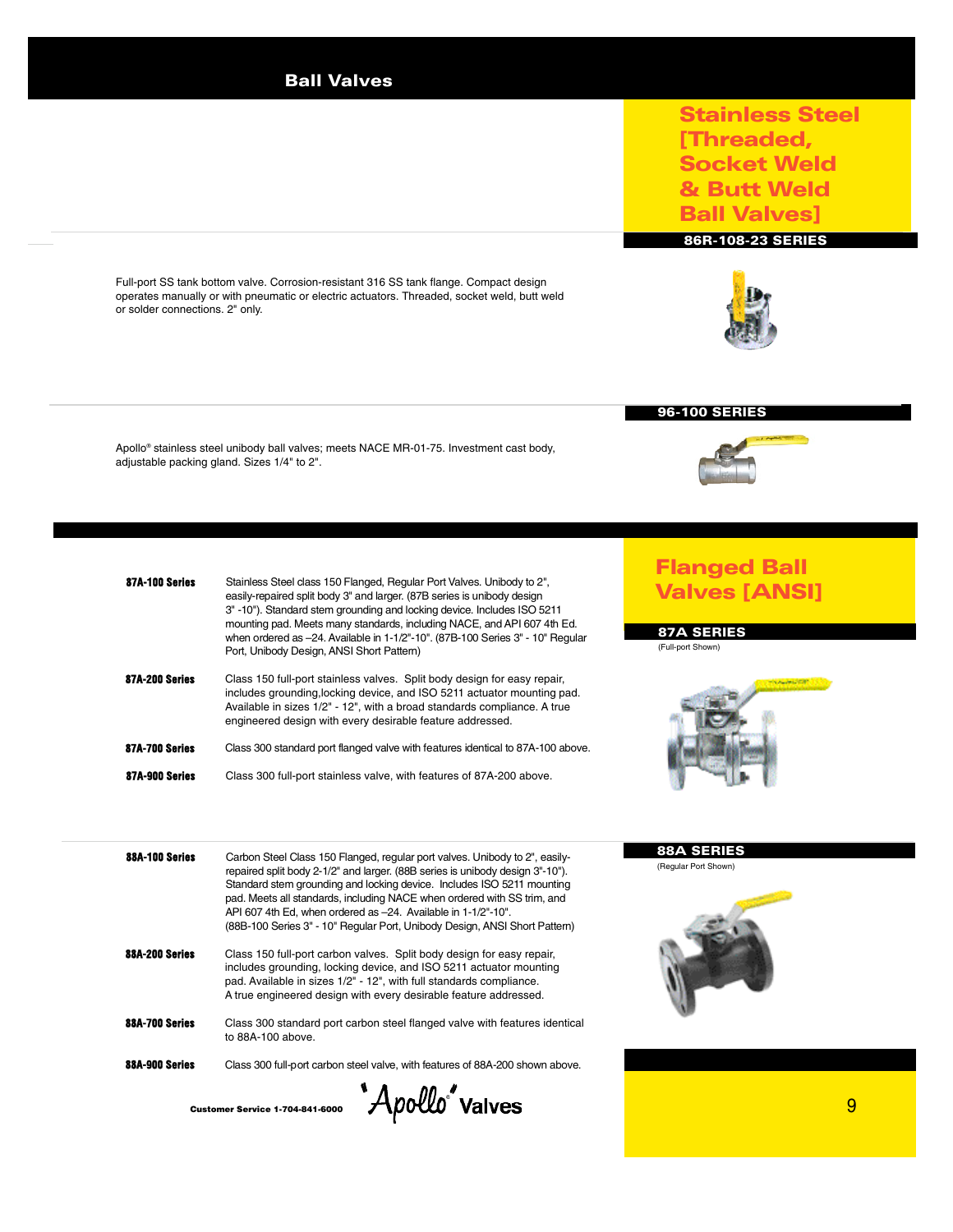## **Alloy Ball Valves** Chemical resistant nickel ball valve, threaded end, blowout-proof stem, 304 SS lever and grip. Investment cast components. Sizes 1/2" to 2". 74-100 SERIES **DESCRIPTION** In addition to stainless and carbon steel, Conbraco routinely pours special alloys such as Alloy 20, Hastelloy®, Ni-Cu and nickel at its state of-the-art investment-casting foundry in Conway, SC. Hastelloy, Ni-Cu and titanium are primarily used in the company's top entry ball valve line but can be used for end entry valves on special orders. The valves shown on this page are standard Apollo alloy ball valves. Alloy 20 2-piece threaded valve with 304 SS and vinyl lever and grip. Investment cast with blowout-proof stem, adjustable packing gland; many options. Sizes 1/4" to 2". Shown with option -27, latch lock handle. 399-100 SERIES **87A-400 Series** —Alloy 20 class 150 flanged standard port ball valve. Unibody design 1/2" – 2", easy repair split body on 3" and 4" sizes. Unibody available as 87B-400 on 3" and 4". **87A-500 Series** —Alloy 20 class 150 flanged full-port ball valves. **87A-600 Series** — Alloy 20 class 300 flanged full-port ball valves.<br>**87A-800 Series** — Alloy 20 class 300 flanged standard port ball v.  $-$ Alloy 20 class 300 flanged standard port ball valves. The most advanced design for the most demanding applications. 87A-400/500/600/800 SERIES Alloy 20 3-piece full-port valve with RPTFE seats and seal, investment cast parts. -100: threaded; -200: socket weld. Sizes 1/2" to 2". 86C-100/200 SERIES SEAT OPTIONS

| <b>Seal Style Designation</b> | <b>Temp Range</b>  | <b>Application/Special Capabilities</b>                                                                      |
|-------------------------------|--------------------|--------------------------------------------------------------------------------------------------------------|
| <b>PTFE</b>                   | to $400^{\circ}$ F | For general applications. Lowest torque.<br>Excellent chemical resistance.                                   |
| <b>RPTFE</b>                  | to $450^{\circ}$ F | Most commonly used. Basis for published<br>torque values. Reinforced for longer life.                        |
| <b>Multifill PTFE</b>         | to $500^{\circ}$ F | Carbon graphite reinforced RPTFE; 30%<br>lower torque than RPTFE. Ideal for steam<br>applications.           |
| <b>UHMPWE</b>                 | to 165°F           | For high solids/slurry applications, or to<br>prevent fluorine off-gassing. 30% higher<br>torque than RPTFE. |
| <b>PEEK</b>                   | to $600^{\circ}$ F | High strength, abrasion resistant, but higher<br>cost. Torque 40% higher than RPTFE.                         |

Ball Valves

*Apollo*' valves

de algebra 1.0 Customer Service 1-704-841-6000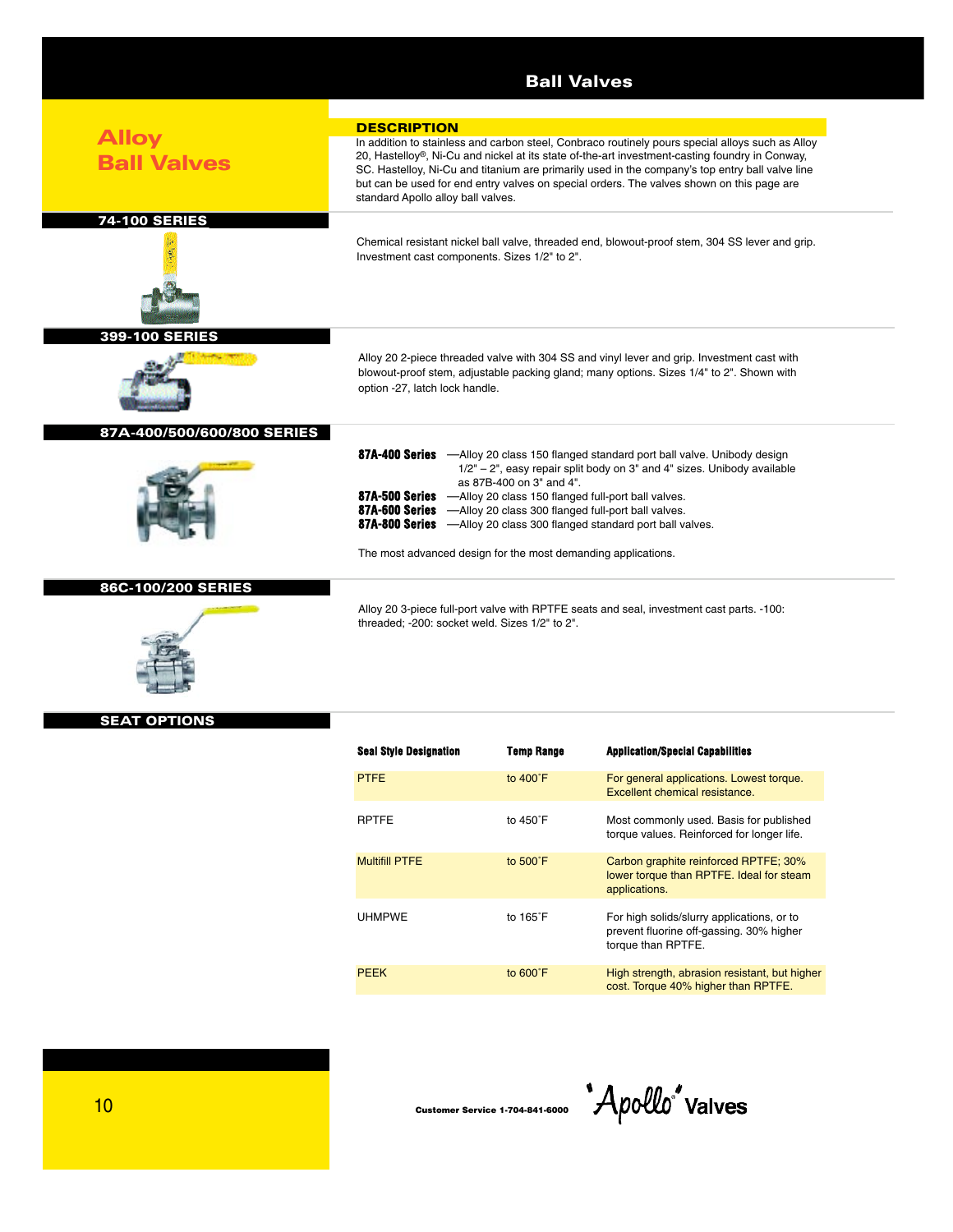**87A-380 Series** —Stainless steel full-port threaded x flanged valve. AAR approval numbers: E009007, E009008 and E009009. Includes ISO 5211 mounting pad, advanced packing design. sizes 1", 2", 3".

**87A-390 Series** —Stainless steel full-port threaded valve. AAR approval numbers: E009003 and E009004. Bolted body design for ease of maintenance and repair. Includes ISO 5211 mounting pad, advanced packing design. Sizes 1", 2".

Bronze 3-piece full-port solder end ball valve for installation without disassembly. Type K tubing is brazed on both ends, in sizes 3/8" to 3-1/8" O.D. tube. Full-port through 2-1/8". Also available with solder cup tube ends, and with purge ports.

Bronze center tapped ball valves with drain feature. Ideal for marine applications. Brass bonding screw standard. Sizes 3/4" through 2".





#### 82-200 SERIES



#### 78-664 SERIES



# **Complete Product Information**

| Apollo valves                                                                                                                                 |                                                                                                      |                                                                                        | <b><i><u>South Of Specials</u></i></b>                                          |                                                                         |
|-----------------------------------------------------------------------------------------------------------------------------------------------|------------------------------------------------------------------------------------------------------|----------------------------------------------------------------------------------------|---------------------------------------------------------------------------------|-------------------------------------------------------------------------|
|                                                                                                                                               |                                                                                                      | About Aprile Products Catalogs Posts Library Technical Library Services Promotions EDI | <b>Aprile Ballon</b>                                                            |                                                                         |
| <b>News &amp; Upcoming Events</b><br>New Apollott 770 Full-Port Ball Valves                                                                   |                                                                                                      | <b>Car Values &amp; Products</b><br>Actuators & Cantrols                               |                                                                                 | <b>Featured Product</b>                                                 |
| Offering Superior Flow (Read Mary)<br>New Apollo@ TTD Full-Port Ball Valve Offers<br>Fast Actuator Mounting Without Brackets<br>(Resold Move) |                                                                                                      | <b>Reckflow Preventers</b><br><b>Built Valves</b><br>Bumsimy Valves                    |                                                                                 |                                                                         |
| Contrace Industries Named A-D Supplier of<br>the Year (Read More)                                                                             |                                                                                                      | <b>Charl Vilves</b><br><b>Marine</b><br>Mixing Valves                                  |                                                                                 |                                                                         |
| <b>INCYTIMAL APOCS UN</b>                                                                                                                     |                                                                                                      | Pipeline Stramers<br><b>Plumbing &amp; Heating</b>                                     |                                                                                 |                                                                         |
|                                                                                                                                               |                                                                                                      | Safety Relief Valves<br>Other Apalla Products                                          |                                                                                 | <b>ASSE 1016/1070</b><br>Ches Here Lat Based                            |
| <b>SALE FALUREATION</b>                                                                                                                       | MEO                                                                                                  | PUTCHARTER                                                                             | <b>ACTUATION</b>                                                                | Engineer's Cerner.<br><b>Tack Stories</b>                               |
| Affred Address Council<br>a Californitan down in a<br>Instrument Mainter Lab.                                                                 | <b>Put Conference's superior 1838</b><br><b>Casting to asiak for prox</b><br><b>NUMBER OF STREET</b> | At WAY's the child commention.<br>$-6.6 - 1.1$                                         | distance you asked the right<br>unkerful your actuality<br><b>WANTED STANDS</b> | <b>Schingful Sheets</b><br><b>CAILDreampy</b><br><b>Company Company</b> |

For more complete information on the v alves you've seen in this catalog, including schematic drawings, materials tables, dimensions, options and flow curves, visit www.conbranco.com.You'll find all of the detailed information you need to specify the right Apollo product for your application. Printed data sheets are also available through your Apollo representative.



Customer Service 1-704-841-6000 **Apollo** Valves **Customer Service 1-704-841-6000**